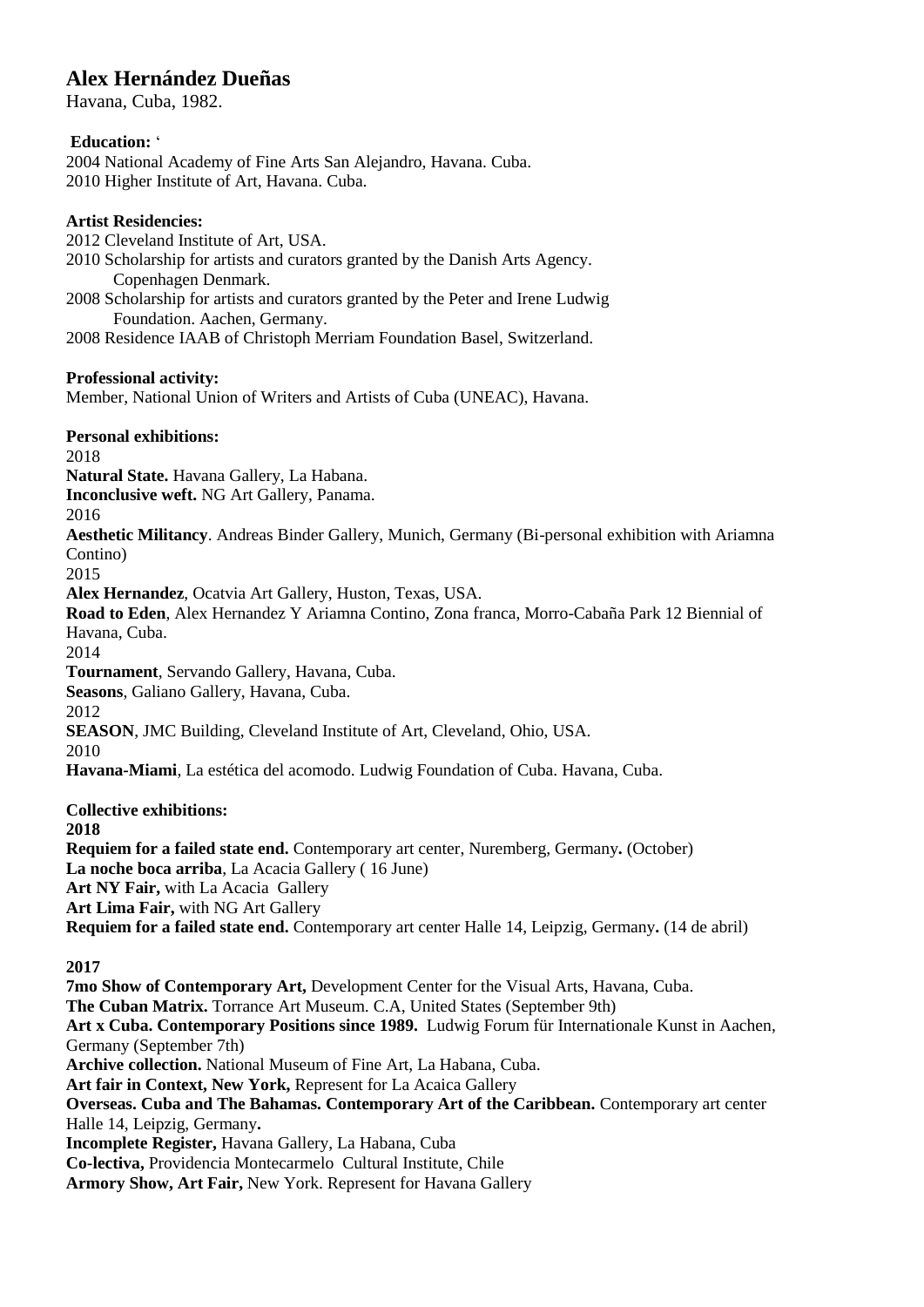**Geomtrics,** Andreas Binder Gallery, Munich, Germany

#### **2016**

**Chinas boxes.** La Acacia Gallery, La Havana, Cuba **Art Fair ARTMiami ,** Pan American Art Project, Miami, USA. **Art Fair ARTMiami,** Andreas Binder Gallery, Miami, USA. **Insular line (Collateral exhibition of Artbo Art Fair**, La Cometa Gallery, Bogota, Colombia **CHACO Art Fair,** CoGallery, Chile. **Duchamp´s silence**, Havana factory, Havana, Cuba. **Chaotic**, Ernst Hilger Gallery, Viena, Austria. **Subject and predicated.** Cuban Art Factory,Havana, Cuba. **(Art)xiomas**, Museum of the Americas, Washington, USA. **Blurred traditions,** Villa Manuela Gallery, Havana, Cuba. **Iran x Cuba: Beyond the headline,** Rogue Space Chelsea, USA. **Free Cuba,** Ludwig de Koblenz Museum, Germany **Art Fair ArtLima,** Evolución Gallery, Lima, Peru **Art Fair ArtLima,** CoGalería Gallery , Lima, Peru **The mother of all the arts**, Wifredo Lam Center, Havana, Cuba. **Ascension,** Nacional Library of Cuba, Havana, Cuba.

#### **2015**

**SCOPE** Art Fair, NG Gallery, Miami, USA. **(Art) xiomas**, Cultural Center of Spain in Miami, USA **Sphere**, Gallery Veerbeck van Dyck, Antwerp Belgium **Summer**, Octavia Gallery, New Orleans, USA. **Pintura fresca II**, Gallery Havana, Havana, Cuba. **HB 3**, PABEXPO, Havana 12 Biennial of Havana, Cuba. **Crack**, Havana Gallery, 12 Biennial of Havana, Cuba. **Zona Franca**, Morro-Cabaña Park 12 Biennial of Havana, Cuba.

#### **2014**

**Scope**, Collage Gallery, Miami, USA. **La utilidad de la historia**, Factory, Havana, Cuba. **X 2**, Show of Contemporary Art, Development Center for the Visual Arts, Havana, Cuba. **Cuban Art crossroads**, Nina Torres Fine Art, Miami, USA. **Post-It 2**, Collage Habana Gallery, Havana, Cuba. **Summer Solstice**, Ocatvia Art Gallery, Huston, Texas, USA.

#### **2013**

**Visitante**, Embassy of Spain in Cuba, Havana, Cuba. **The new**, LaGaleríaCubana, Boston, USA. **Alex Hernandez and Karlos Pérez**, Octavia Gallery, New Orleans, USA.

**2012**

**La mala forma**, 11th Biennial of Havana, Morro-Cabaña, Havana, Cuba. **Havana Open House**, 11th Havana Biennial, Servando Gallery, Havana, Cuba.

**2011**

**Cuban project**, Cleverland Comteporary Museum of Art, Cleverland, USA. **The 7th and 60**, Art 12 Gallery, Antwerp, Belgium. **The border 11**, Lineart fair, The art fair, Gent, Belgium.

**2010**

**El extremo de la bala**, Cuba Pavilion. Havana, Cuba. **El doble juego de la mirada**, René Portocarrero Gallery, National Theatre Covarrubias hall of Cuba, Havana, Cuba.